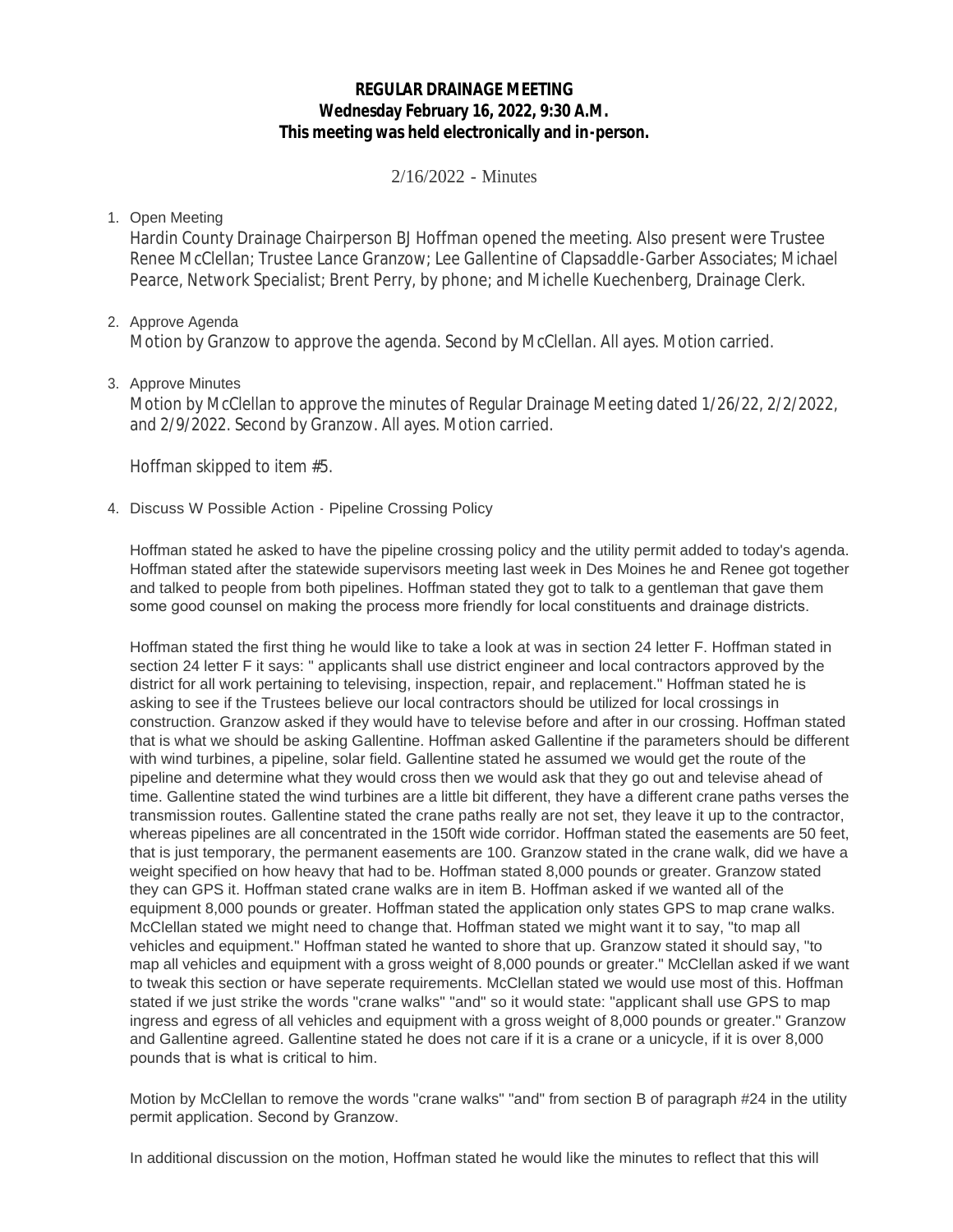encompass all equipment greater than 8,000 pounds. Hoffman asked Gallentine what kind of data set will CGA ask the utility companies to provide to them. Gallentine stated they typically ask for a list of equipment that they're using and the weights. Granzow asked if we should change the weight. Hoffman asked if 8,000 is too much or too little. Hoffman stated he was going to call for a vote on the first item.

### All ayes. Motion carried.

Hoffman stated the next item would be the weight. Hoffman asked Gallentine if 8,000 pounds is too much or too little. Granzow stated 8,000 pounds can get a skid loader or an excavator. Granzow stated anything larger than that, you would be over 8. Hoffman stated as brittle as some of these are he is fine with 8. McClellan stated it depends on how shallow they are. Granzow stated a tiling machine would be too heavy. Granzow stated tractors are too heavy but they are not out there doing work. McClellan asked if 8,000 pounds would crush old shallow tile. Hoffman stated even if it is an 8,000 pound vehicle or equipment that sat on top for 5 hours idling. Granzow stated should we add in there with the exception of AG equipment. Granzow stated this is just a work permit, you do not need a permit to farm. Granzow stated he is just wondering if it throws in the complication of putting a hog tank across. Hoffman stated this is with the installation of utility. Gallentine stated if he remembers correctly, part of this GPS mapping was if we got a blow out there 6 months down the road, we have a GPS that says the utility tracked over it. Gallentine stated it is a prevention thing but also a tracking thing so we know who's responsibility the blow out was. Hoffman asked if it is vague in when they would have to track their movement? Hoffman asked if they got a permit to get a crossing and they have to drive 400 yards to get there, where are we tracking them from? Hoffman asked if we were tracking them once they entered the district. Granzow stated he thinks we only have the right to ask them to track in the easement. Granzow stated for their simplicity, it would be better just to have it all. Hoffman stated but the crane walks would be crossing tiles just to get to their easements. Granzow asked if we are requiring them to kick it on when they go across our drainage tile. Hoffman stated he thinks they should have it on when working in our district. Gallentine stated he thinks they need to have it on when they are working in the district unless if they have dug up that tile and exposed it, then he only cares about 100ft within that tile. Gallentine stated most of them are going to say they will just flip it on the whole time. Granzow stated he thinks it is cleaner to say within the entire district. Granzow stated that gets you private, if they were off a 100 feet on the map. McClellan stated it is good for their purposes too. Hoffman stated in Section II of the utility permit it is Wind Turbine Requirements. Hoffman stated he is wondering if we need to re-amend this section and put Wind and Pipeline Requirements. Granzow stated "utility". Hoffman stated that is where we would put the screws hard to our fibre optics coming in with little equipment. Granzow stated most of them are under 8,000 pounds. Hoffman stated he would rather just have it Wind and Pipeline Requirements. Granzow asked if we should add Solar in there too. Hoffman stated we should include solar and pipeline after anything that says "wind turbine". Granzow stated he thought we were putting in an addendum to this so we would have our wind on one and pipelines on another. Hoffman stated it did not matter to him. Granzow stated he thought that was what our Drainage Lawler was doing. Kuechenberg stated Mike Richards is going to add a Section III to our current Utility Application pulling terms from the Resolution relating to the Pipeline.

Hoffman stated he and McClellan spoke with spoke with the gentleman at the statewide supervisors meeting about the cost per crossing. Hoffman stated he thinks that needs to be different than what we charge Heart of Iowa or something. Hoffman stated a pipeline and Heart of Iowa are two completely different things. Gallentine stated the Heart of Iowa installations and the Rural water installations are serving residents within the county. Gallentine stated there is some revenue generated off of wind towers and pipelines but it does not have the same direct service to the residents of Hardin County so he believes there should be a difference in price. Granzow asked if they come through with a natural gas line that they are going to drill the residents also, it would be a conflict. Granzow asked if we can distinguish between county right of way and non county right of way. Hoffman stated he thinks so. Granzow stated you would have different costs for county right of way vs non county right of way. Hoffman stated most of these crossings in other counties have been upwards of \$5,000 per crossing to a pipeline. Hoffman asked if Gallentine recalled how many crossings they anticipate. Gallentine stated it will be a lot. Gallentine stated the other thing is, Heart of Iowa, we are use to working with those guys and they are use to working with us. Gallentine stated they are easy. Gallentine stated the pipeline guys, he is not sure because he does not know who the contractor will be. Granzow stated they talk to us on a regular basis, they can ask for us to lower it down.

Hoffman stated with the wind turbines people felt a little better if they knew that local contractors, they did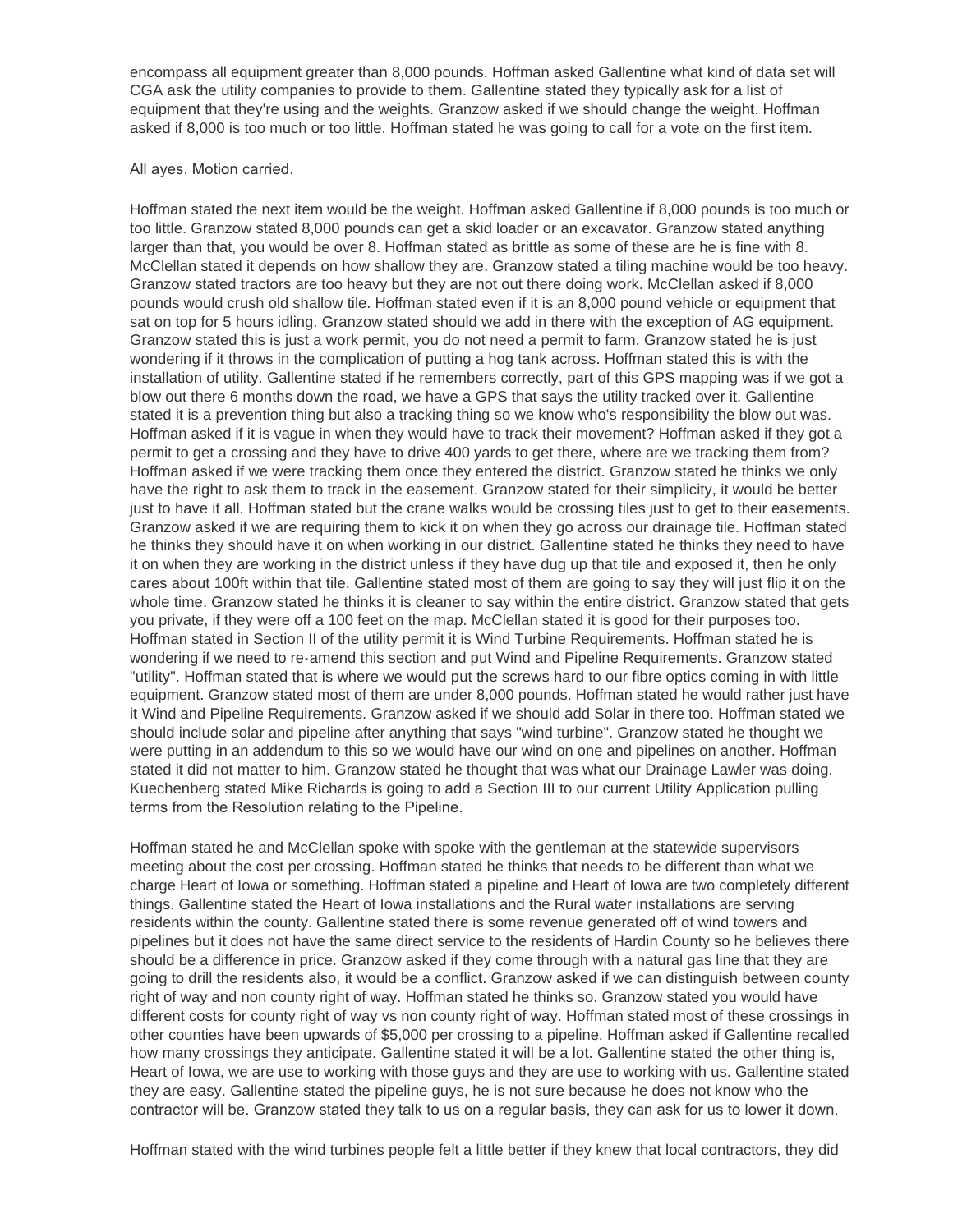not have a bitter taste after that. Hoffman stated we can write in that they shall use our local contractors just like it says in the wind turbines. Hoffman stated he does not think a lot of the contractors are really starving for work but some of them are going outside of the area. Granzow stated if they have this job that they can local contract to they would keep it home. Hoffman stated the gentleman he and McClellan spoke with said other counties add in their utility application that local contractors should be used. Granzow asked what would happen if local contractors cannot work as fast as they want. Hoffman stated they would have to come ask for an acception he would think. Hoffman stated these are some items he would like to see in our revised utility application along with the per crossing fee. Hoffman asked Kuechenberg what fund the utility permit money ends up in when they come in. Kuechenberg stated they make that payment to the Treasurers office so she is not sure but she would check on that for the Trustees. Granzow stated he thought the fees would be distributed to the district. Hoffman stated lets just say \$5,000 on the short side, if there are 80 crossings, that would be \$400,000. Hoffman stated he would like to know how we would invest that or if it goes into each ones account so the next time there is a reclassification or work we could use that as a tax relief. Granzow stated it would be. Granzow stated there is usually extra money in their accounts anyways in case there is any small work that needs to be done. Hoffman stated right, some have more than others. Hoffman just wants to make sure we are talking about these kinds of things because it was very insightful to talk to other people about it. Hoffman stated it seems like there is some very big pockets, why not make it worth our while and ensure everything is taken care of as it should be. McClellan stated this is something that should not be a money making process for us but we need to be able to cover other costs. Hoffman stated CGA is getting paid no matter what. Hoffman stated this permit is really just coming back to us, it is the ability to do business within that district or make that crossing protecting and maintaining the interest of the facilities. Hoffman stated this is maybe one of those areas for someone that is opposed to the pipeline could see that the county is trying to work in their best interest where we're making the money on the drainage district side to offset any future costs. Hoffman stated it is a small token. Granzow stated we're not trying to make money. Gallentine stated his end goal with this permit has always been after the project is done the drainage district facilities have not been adversely affected by the construction. Gallentine stated he does not think the district or the landowners should be worse off after the project than before it. McClellan asked Gallentine if CGA under our agreement being the observer out there, is it for our purposes or does it serve them? Gallentine stated it serves them in the fact that it is a code requirement that they have to satisfy. Gallentine stated but that role is the county inspector for restoration of AG lands. Gallentine stated that would be soiling, private tile, district tile, but the drainage district has the authority to impose more restrictions beyond what the state code says. Gallentine stated the company generates an AG restoration plan that they're going to repair a tile per Iowa Code which might allow the use of core metal pipe, if the district doesn't want core metal pipe, they have the authority to say no we do not want that we want something more. Gallentine stated that is what this permit really is about is to get you above that base level that Iowa Code dictates and into a level that you're comfortable with for the district.

 Granzow stated he did have a question when it comes to hiring local contractors to do repairs and maintenance for this. Granzow asked if they would have to have the GPS trackers on their equipment as well. Hoffman stated they will have to. Granzow asked if an established drive could be made. Hoffman stated that would change every day. Hoffman stated his suggestion would be, in the very near future, we ask when the best time would be to get the lottery contractors in for a meeting. Hoffman stated we could ask Kuechenberg to contact them and have them come in. Hoffman stated he thinks it would be good to touch base with all of them to see what they need and don't need or want/do not want. Hoffman stated we should also make sure their fees are up to date. Hoffman stated he has a feeling if they do not have a current fee schedule with fuel and labor updated on file here it would be hard for us. Hoffman stated he is guessing that no one has really been updating their information. Kuechenberg stated she just looked at that information this morning. Kuechenberg stated the contractors have been staying up to date with their insurance but not with fee schedules. Granzow stated when you talk about your local haulers, your Kim Faris, are we going to require him to put a GPS tracker on his truck. Hoffman stated he thinks we should. Hoffman stated that is something we would discuss at our meeting. Hoffman stated he talked to one contractor a few weeks ago that if Kim Faris or Curt Crosser with his dump truck having to work they would just sub it instead of having Kim or Kurt having to go through everything to be a contractor. Hoffman stated they would still need to have the GPS equipment but that would become Gehrkes, Hands On, Honey Creek, or Paul Williams responsibility to put the GPS tracker on. Gallentine stated he thinks that meeting would be good in general because we do have a few new contractors SouthFork and Jory McDowell. Hoffman asked the Trustees if they would like to have a contractor meeting. Granzow stated he thinks we would have to. Hoffman stated he thinks they should all know what this is going to be and not going to be. McClellan asked if they think this is what is happening everywhere or if the contractor that is doing this will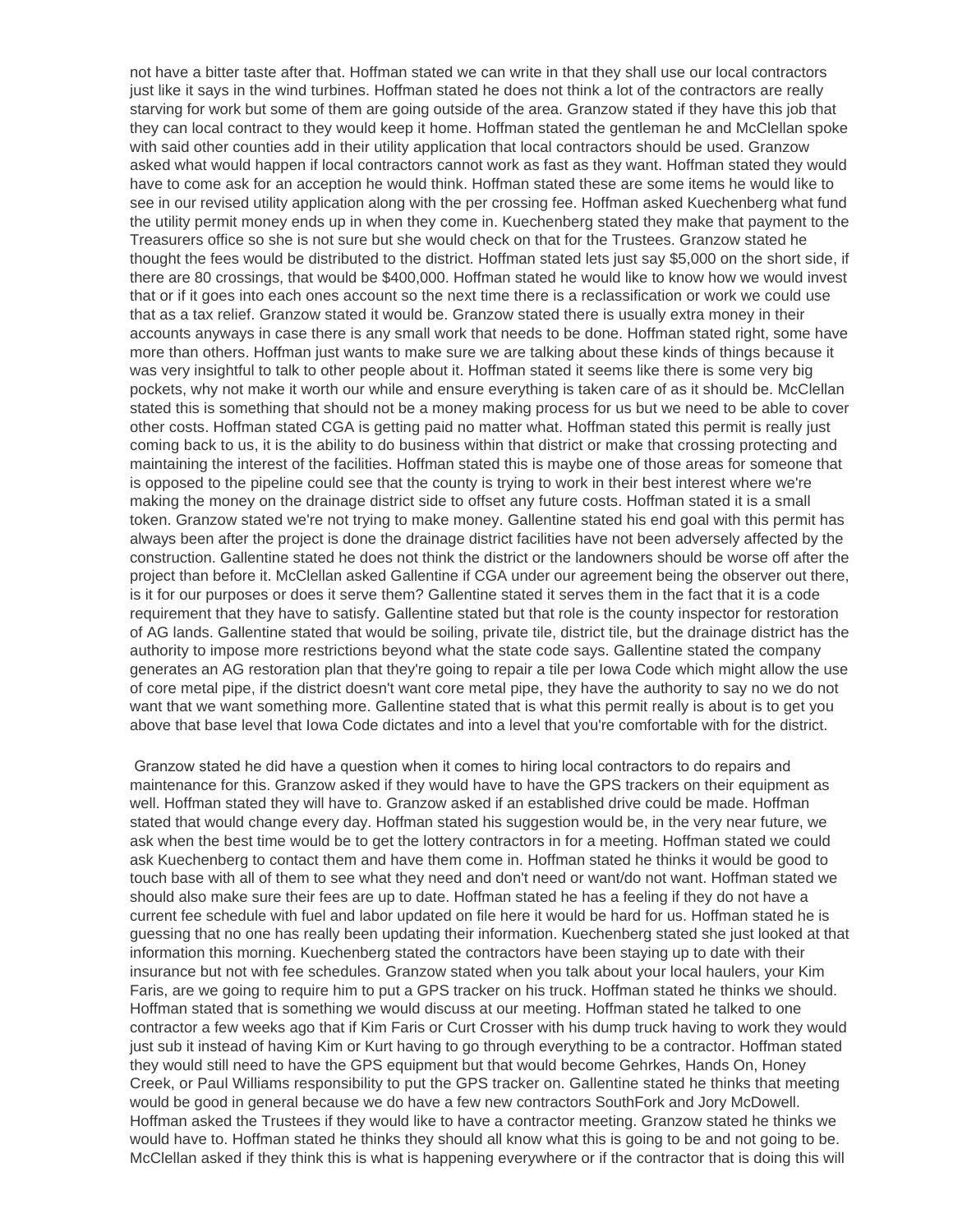already have people lined up. Granzow stated they will come in with their own crue. Hoffman stated if you have local people that are willing to do the job that people already know and trust it will just be better. Hoffman stated Summit will use Ellingson out of Minnesota, he has heard mixed reviews. Hoffman stated he does not know if they will be able to keep up with work in all 6-8 counties. Hoffman stated he does not think other counties are doing this. Hoffman stated they're more worried about writing a letter of protest than they are looking at other things. Hoffman stated it will happen, with or without a letter from us. Hoffman stated if he has to do that, he will take the sting out and help Gehrke, Handsaker, Honey Creek etc. McClellan stated she knows this but we have waiting times even for those people to take on a job so who is to say that they will be available. Hoffman stated that is right. Hoffman stated if Gehrke knows now that we are going to farm this out, instead of taking a job in Belmond and Charles City he may say we will sit tight and try to keep our equipment and staff closer to home. McClellan asked how we will know if the pipeline will agree to that. Gallentine stated the second pipeline, Navigator, they asked the landowners in their meeting if the landowner has a preference on a local contractor because that is who they wanted to use. Gallentine stated they did not have an Ellingson or a named company that they were planning on using. Gallentine stated they wanted to use a local contractor as part of their sales pitch. McClellan stated it would make people feel a lot better. Granzow they can say whatever they want, if it is not in writing, it does not mean anything. Gallentine stated he gets that but he sees the advantage in a year from now they have an issue they probably will not call the pipeline as much as they would their local guy who did it and you will let him deal with the pipeline. Gallentine stated he will do it because he is local and he wants the business. Granzow stated they might subcontract to the locals and skim off of the top. Gallentine stated he is sure they will have a construction manager that gets a percentage. Granzow stated which makes sense. Hoffman stated if you think having a lottery contractors meeting would be beneficial we should do it. McClellan stated she thinks that would be good anyways. McClellan stated there is a lot of things we can go over at this meeting. Hoffman stated he would like to know who can do what. Granzow stated maybe we are trying to create something that they're not interested in doing. Hoffman stated he thinks Paul Williams is the only one that does televising right now and in our current utility permit there is a lot of televising. Hoffman stated he would like to see what they are capable of and what they are not capable of. Gallentine stated if there is enough televising maybe Paul would want to upgrade and get a second camera or maybe another contractor wants to get a camera. Hoffman stated he thinks they even know each others capabilities are. Hoffman stated there is enough work right now that no one should be fighting amongst the contractors. Granzow stated and maybe they have a different idea for GPS tracking. Hoffman stated maybe we could do what Taylor is doing with Verizon so we could get that data set and a permanent way to store it. Hoffman stated that is relatively inexpensive. Hoffman stated we use Verizon GPS tracking on all of our Secondary Roads equipment that way someone cannot say we haven't seen a county plow vehicle in 6 years. Hoffman stated with Verizon we can pin point the amount of times we go through that general area and at what speed. Hoffman stated he did not know if it needs to be in an official motion but we should reach out to the contractors by email or phone. Kuechenberg stated she could reach out to them with a phone call. Hoffman asked how many contractors we have right now. Kuechenberg stated she would have to take a look. Gallentine stated we should have close to 8 contractors or so. Kuechenberg stated she does have a list in the Auditors Office, she does not know how current it is though. Gallentine stated he would take a look at it with Kuechenberg if she wanted to update it with what she knows and send it to him to see if he has anything to add to it. Kuechenberg stated she could do that. Granzow stated it is important that they come. Granzow stated maybe if Kuechenberg sends a letter it should state to maintain a lottery position they should come to the meeting. McClellan stated she is wondering if we should have a seperate area for heavy equipment instead of adding it to our Wind Turbine section. Granzow stated we should rescind the motion.

Motion by McClellan to rescind the previous motion.

In additional discussion, Hoffman stated he would like to see what Mike Richards comes up with. Kuechenberg asked if the Trustees would like her to bring it back to the table next week. Kuechenberg stated she reached out to Richards and he told her he should have the revised utility application by the end of this week. Hoffman stated he may be out of town next Wednesday. McClellan asked Kuechenberg to email it to the Trustees once she receives a draft from Richards. Hoffman stated we should set the Drainage Contractor Meeting up for early afternoon. McClellan asked if we really want early afternoon. McClellan stated she thinks it would be better to have it early before they get out and start working. Hoffman stated we could do it early morning. Granzow stated he could do it early morning on a Thursday if we have to. Hoffman stated early morning 8 a.m. Granzow stated how about a little after 8 a.m. so Kuechenberg doesn't have to walk in here and have to rush to the meeting. Hoffman stated that works for him. Hoffman stated we can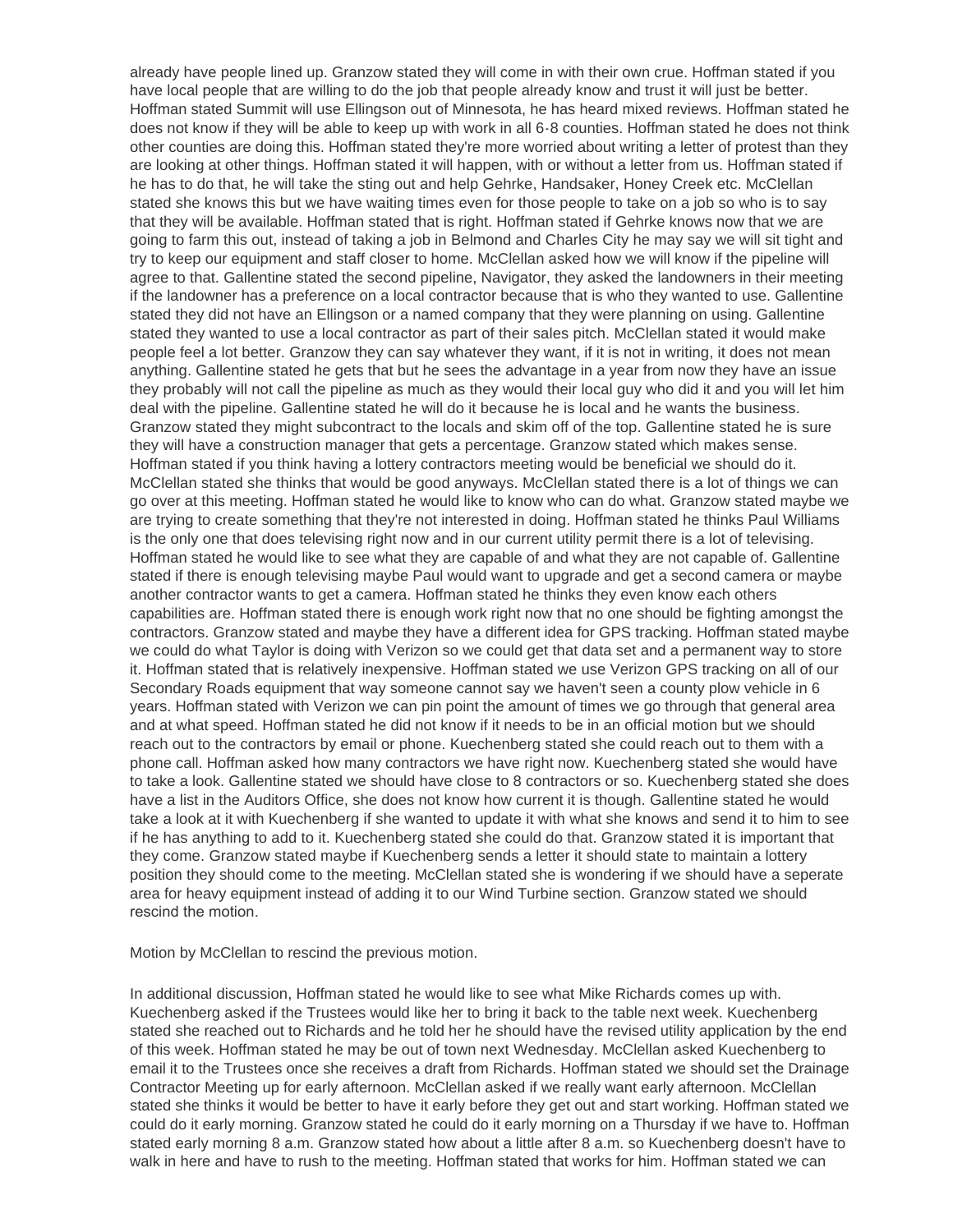have it at the Large Conference Room in the Courthouse because there is not that many of them. Kuechenberg asked if the Trustees had a preference if she called or emailed. Granzow stated if you have the opportunity he would prefer that Kuechenberg talked to each one personally. Kuechenberg stated she could do that. Granzow stated he thinks that is important because they might say why do I have to be at that if Kuechenberg calls she can explain that to them while on the phone. Hoffman stated another thing to provide them might be a blank rate sheet. Hoffman stated he is looking at the 1st or 3rd of March for a meeting date. Granzow stated he would prefer Thursday. Kuechenberg stated both days are open, she will see which one works best for everyone when she calls. McClellan stated she did not care which day we have it. Hoffman stated we should aim for those two dates. Gallentine stated this is not just about individual blowouts, it could relate to work on the pipeline itself. Gallentine stated some of our contractors do not think a half day job appeals to them but if they're doing tile repairs related to a pipeline that is a different side.

walk in here and have to the meeting. Hoffman stated that works for him. Hoffman stated we can

Granzow asked if anyone has filed any permits on the ground yet. Hoffman stated not that he knows of, but they have been signed. Granzow stated if they recorded an easement and we tried to change policy on them I agree with them, they recorded it with this current policy. Granzow asked if we have the addendum from Richards. Kuechenberg stated we do not have it yet. Kuechenberg stated she messaged Richards yesterday. Hoffman stated they have not been given any of the construction permits from IUB. Gallentine stated he can tell the Trustees he does not know how long it will be until we see filed easements on the second pipeline because they are doing an option system. Gallentine stated they are not purchasing easements up front they're purchasing options and then when they move forward they will get actual easements. Granzow stated this is no different than our windmill situation. Granzow asked if we changed it before or after they filed their permits. Granzow stated he thought they changed it before there were permits. Granzow stated if they filed a permit, they already have it in place.Granzow stated he would like to get the addendum written into the utility permit application. Granzow stated he would like the addendum to the utility permit application on next weeks agenda if we could. Kuechenberg stated she would do what she could. Kuechenberg stated the last time she spoke with Richards she told him we worried about grandfathering issues with the permit application because Navigator and Summit are starting to make moves right now. Kuechenberg stated with that, she did ask Richards what the typical crossing fee was that he has seen on permit applications and he replied it is usually around \$1,000 then additional fees (publication costs or legal fees are common). Richards stated in his email to Kuechenberg that \$2,000 is on the higher end of what he has seen so far. Kuechenberg asked the Trustees if they would like to lower that crossing fee for utility companies like the Heart of Iowa that are less invasive and raise the cost for pipelines that are more invasive. Hoffman stated directional boring is less invasive. Granzow staed he thought it might be easier to credit it back in one policy. Hoffman stated we could have our own numbers in Section III for the pipeline. Hoffman and Granzow agreed that we could put a specific dollar amount in the Section III to the pipeline. Granzow stated we're not changing the current policy, we're just adding in for a pipeline. Gallentine stated charging a minimal amount and then saying they would have to pay additional fees can be a collection nightmare. Gallentine stated CGA still has invoices out there for rural water. Gallentine stated he thinks they are better off to get a decent amount to start with and get a refund.

All ayes. Motion carried.

## 5. Discuss W Possible Action - New Work Order Requests

Hoffman asked Kuechenberg if there were any new work order requests. Kuechenberg stated she did not have any new work order requests. Gallentine stated he did not have any new work order requests either.

### 6. Other Business

Hoffman stated yesterday they had the senate study bill hearing that would eliminate eminent domain for these pipeline projects. Hoffman stated he wondered if that pipeline was filed, lets just say the second of February, if the day before, the pipeline filed their permit with IUB. Hoffman asked Darrell if they would be grandfathered in or not. Darrell stated that was an interesting question. Darrell stated if someone tipped them off that they're going to file this legislation tomorrow if we filed today would we be grandfathered. Hoffman stated he just wanted to let everyone know this he did talk to Darrell this morning about that to see how that might impact things. McClellan stated so, we do not know yet. Granzow stated if you change the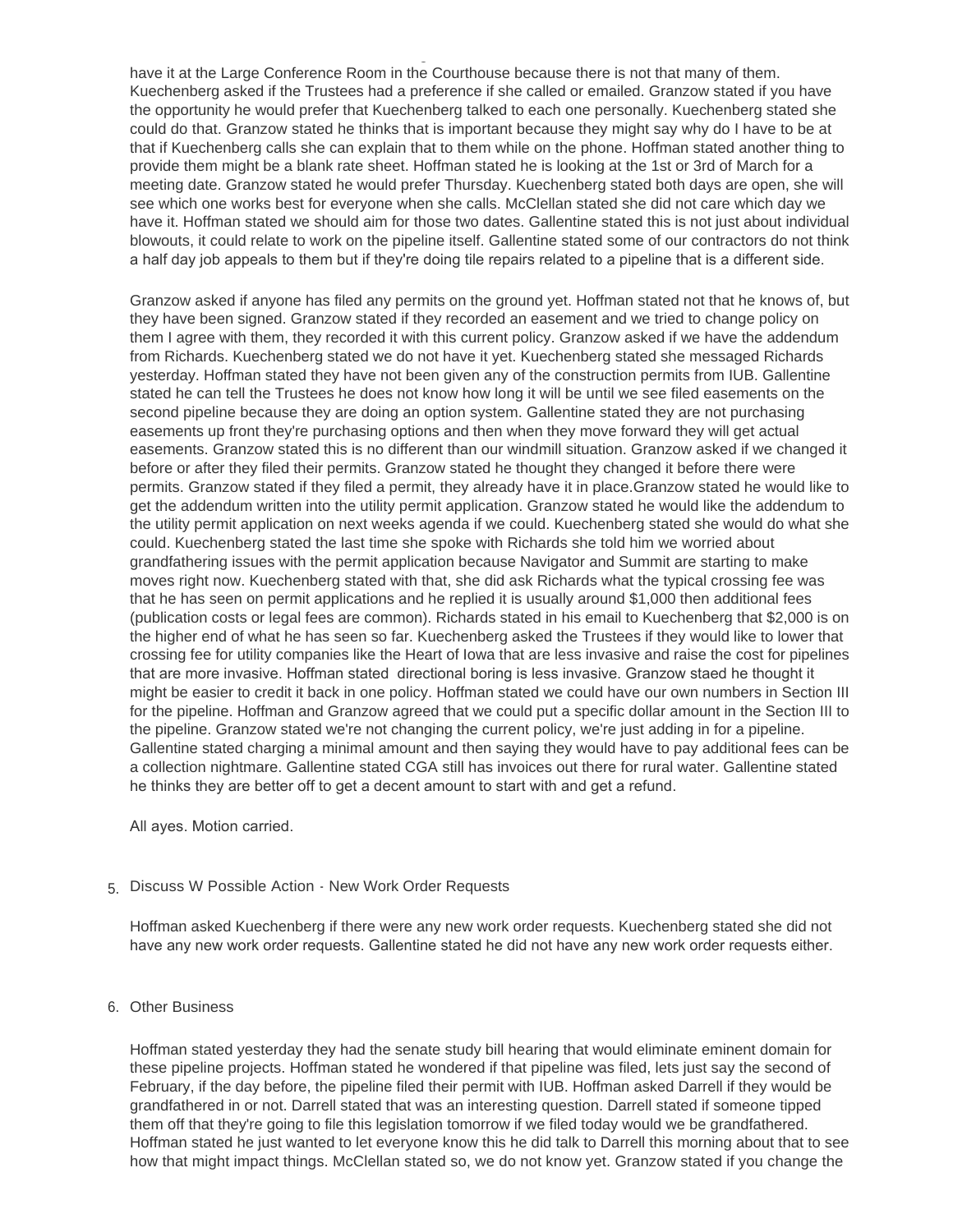how that might impact things. McClellan stated so, we do not know yet. Granzow stated if you change the rules after, they would be following the rules the previous day. McClellan stated that is what we are doing. Hoffman stated there is no exact routes or anything.

DD 102 -- Gallentine asked if there was any more movement on Drainage District 2. Gallentine stated he has met with the other commissioners and they are ready to wrap up the report. Gallentine asked the Trustees if they wanted him to go ahead and wrap it up. Hoffman stated he would like to talk to Steve Perry first. Gallentine stated we could add the laterals that we're proposing to abandon in the report and then if they're not we could do a separate report for them. Gallentine stated the main needs to get done. Hoffman stated Steve Perry was on vacation and Brent never called him back. Hoffman stated he would call Brent and get back to Gallentine by the end of the day. Gallentine stated he did not know if there was any movement with the other landowners. Kuechenberg stated she did have an update on that. Kuechenberg stated she sent a letter out inviting the four landowners to a Drainage Meeting on February 23rd to discuss abandoning the laterals that we spoke about at our last meeting. Kuechenberg stated she also came across a section in Iowa Code about dissolving a drainage district that she had asked Gallentine if it would apply to the laterals or not and she has an update on that. Kuechenberg stated according to the legal opinion she found from 2017 from Mike Richards we would need 60% of the landowners in the district to file a petition to abandon those laterals. Hoffman asked if we would need to have a landowners meeting. Kuechenberg asked if we should get the opinions from the four landowners that we're inviting to next weeks meeting and go from there. Hoffman stated we need 60% of the total landowners. Granzow stated but at that meeting we can tell them if they want to turn around and petition to dissolve these laterals. Gallentine stated his only question is if we need 60% of the landowners in the whole district or in just that lateral. Granzow stated it would be the whole district. Kuechenberg stated, according to Richards, " a drainage district may abandon or transfer improvements when any drainage district is free from indebtedness and it shall appear that the necessity of it no longer exists." "Iowa Code section 468.250 a petition must be filed by a majority of the landowners who own 60% of the district." Granzow stated that would mean the entire district. Kuechenberg stated Richards also wrote, "it is likely that when abandoning a portion of a district, a drainage district should adhere to the same procedure that applies to dissolving or abandoning an entire drainage district. Granzow stated we are not trying to get rid of an entire drainage district, we're trying to get rid of a lateral. Kuechenberg stated that is what the legal opinion was for, we were trying to abandon lateral tiles. Granzow stated we are just trying to close a lateral within a main, we can abandon a main too. Granzow stated that is no different than what we were talking about with the Perry's. McClellan stated but it says when you're abandoning a portion of the district. Granzow stated he knows, but the district is a portion of the physical land. McClellan stated she is thinking a portion of the tile. Gallentine stated, really, we should probably try to abandon a portion of the main that was vacated underneath the wetland so it is official that it is not district responsibility. Gallentine stated as long as we are doing this, we should probably vacate that little chunk of main in there. Granzow stated he thinks they are two seperate things. Granzow stated he thinks the tile and the laterals are within the district but we are not abandoning any portion of the district, we are just abandoning a piece of the tile. Gallentine stated, ya, the facility. Kuechenberg stated Mike Richards provided this legal opinion to Tina Schlemme specifically to determine how to abandon lateral tiles. Kuechenberg stated, Richards wrote, "You asked me to review Iowa Code Chapter 468 to determine how to abandon the lateral tiles." "I've looked at this issue and concluded the following."Granzow stated he should listen first. Granzow stated, you told me that already, didn't you. Gallentine stated we will hold on the reclassification report but he just wanted to let the Trustees know it is ready to be wrapped up and sent out. Granzow stated we would also need a petition on the other one too. Gallentine stated it sounds like it. Granzow stated it sounds like we should call him in. McClellan stated we can call them in and tell them in what they need and it is up to them to get it signed. Granzow stated they might have enough people already to get it signed and be done with it. Gallentine stated there cant be that many landowners in this district. Kuechenberg stated there is 23 unique landowners in this district, it is not that big. Gallentine stated the Perry's might be multiple landowners. Granzow asked if it was 60% of the owners or land. Gallentine stated 60% of owners who own 60% of the ground. Kuechenberg stated Bill Schnormeier Trust, in our group next week for a meeting, owns quite a bit of land in that district. Granzow stated the Perry's do too. Granzow stated the two of them might even make up the 60% and we would need half of the people to sign the petition. Granzow stated they probably could get it. Granzow stated it probably would not hurt if they had that copy. Kuechenberg stated a copy of the petition. Granzow stated hang on a sec. Granzow stated he was going to call Brent Perry to see if we could solve this right now. Granzow said hello to Brent and told him we were in the Drainage Meeting. Granzow stated we have a legal opinion here that might complicate things. Granzow stated they have the reclassification almost ready but in order to abandon any type of the tile a petition needs to made. Kuechenberg stated 60% of the owners with 60% of the ground. Granzow asked Brent if there was any chance he could stop by the courthouse and get this